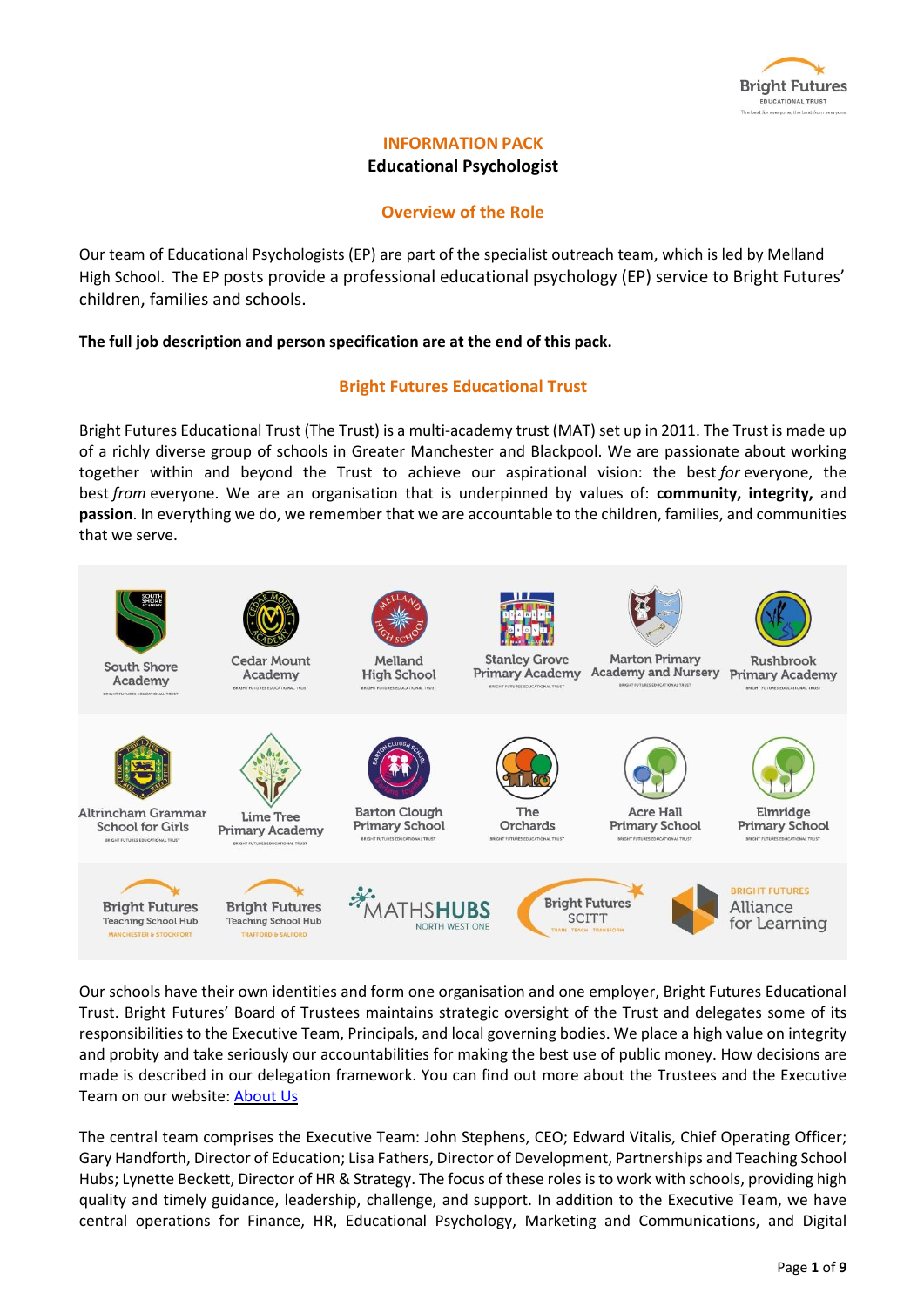

Technologies. Please see our website brochure which explains our central operations: Working [together](https://www.bright-futures.co.uk/wp-content/uploads/2021/12/Why-Join-Bright-Futures.pdf) for a Bright [Future.](https://www.bright-futures.co.uk/wp-content/uploads/2021/12/Why-Join-Bright-Futures.pdf)

Bright Futures Development Network is another important outward facing component of our organisation made up of a number of hubs and networks at the heart the Trust. In January 2021, after significant national reforms to the teaching school policy Bright Futures was designated with two new large-scale Teaching [School Hubs,](https://tsh.bright-futures.co.uk/) which replace the Alliance for Learning Teaching School. Within this outward facing area of Bright Futures Educational Trust, we have a commercial offer run through the [Alliance for Learning](http://allianceforlearning.co.uk/) which provides first-class school improvement services and CPD to over 700 schools, further complementing the work of our Teaching School Hubs.

**Collaboration and strong relationships form one of the 'commitments' in our Strategy and all components of the Bright Futures' family work closely together. Our Strategy was developed collaboratively and can be found on our website: Our [Strategy](https://www.bright-futures.co.uk/about-us/our-strategy/)**

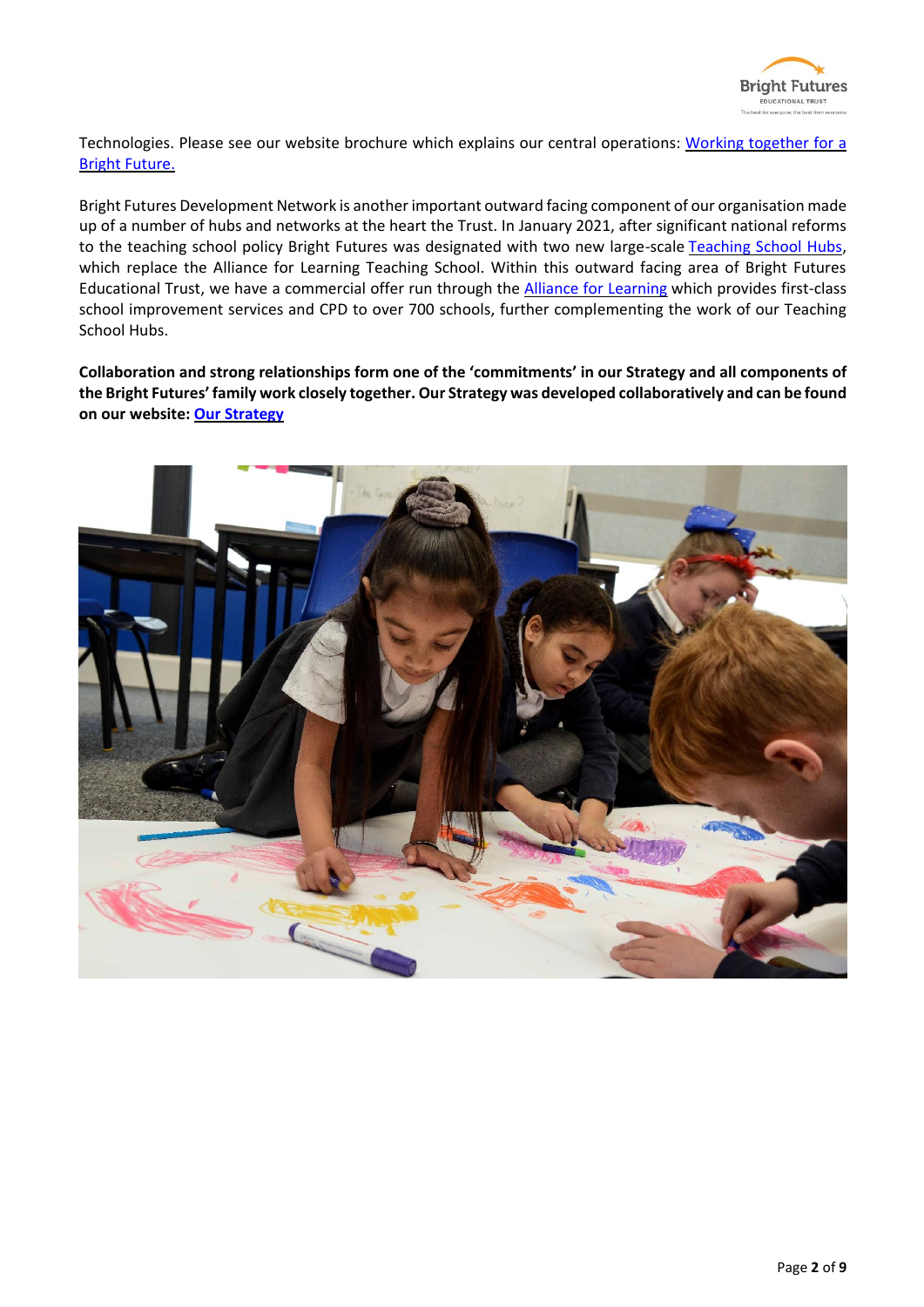

## **Educational Psychology and Specialist Outreach Team**

Bright Futures places a high priority on meeting the needs of all children and young people. The Educational Psychology and Specialist Outreach (EPSO) Team ensures students' needs are met using the most appropriate and effective approaches.

The team is led and managed through Melland High School and currently comprises two full time Educational Psychologists and a Specialist Leader of Education from Melland's senior leadership team providing high quality specialist support to pupils across the Trust.

The role of the Educational Psychologist within this team and across the Trust is not only integral to pupils learning and development but is also uniquely innovative in its' approach. Educational Psychologists are recognised as leaders and innovators within their field providing expert and highly specialised advice, supervision, strategic planning and training for staff, students, parents and carers.

Links with the University of Manchester enables schools in the Trust to access and take part in the very latest research and facilitates the deployment of Trainee Educational Psychologists thus increasing the capacity of the core team.

The Trust Educational Psychologist role includes work with pupils (preschool to post-16 age range), parents, carers and staff the across the twelve Bright Futures' academies; support for all areas of SEND, as detailed within the Code of Practice; the operation of a consultation-based model of service delivery that is solutionfocussed and preventative in approach coupled with a range of assessment via for example, consultation, observation, pupil views and direct work.

Assessment is also used to inform specific interventions such as classroom strategies, curriculum adaptations and therapeutic support; to help schools refer pupils to other agencies such as CAMHS, and to effectively contribute to the application process for individual Education, Health and Care Plans.

Specific strategic work is undertaken across the Trust by the Educational Psychologists including support for whole-school priorities as identified within each school's Development Plan, school themed support as a result of direct work with relevant teams and active involvement in the BF SEND Review process. A menu of SEND specific CPD and training packages are planned, offered and delivered to schools including Trust-wide new starter SEND CPD, and an effective and often innovative research programme informs evidence-based practice within and across the Trust academies.

The impact of work of the Educational Psychologists is successfully evidenced through the use of a variety of outcome measures such as casework including teacher pre and post involvement ratings, successful EHCP applications, achievement of key targets such as Goal Attainment Scaling, individual case studies, targeted learning walks and school self-evaluations.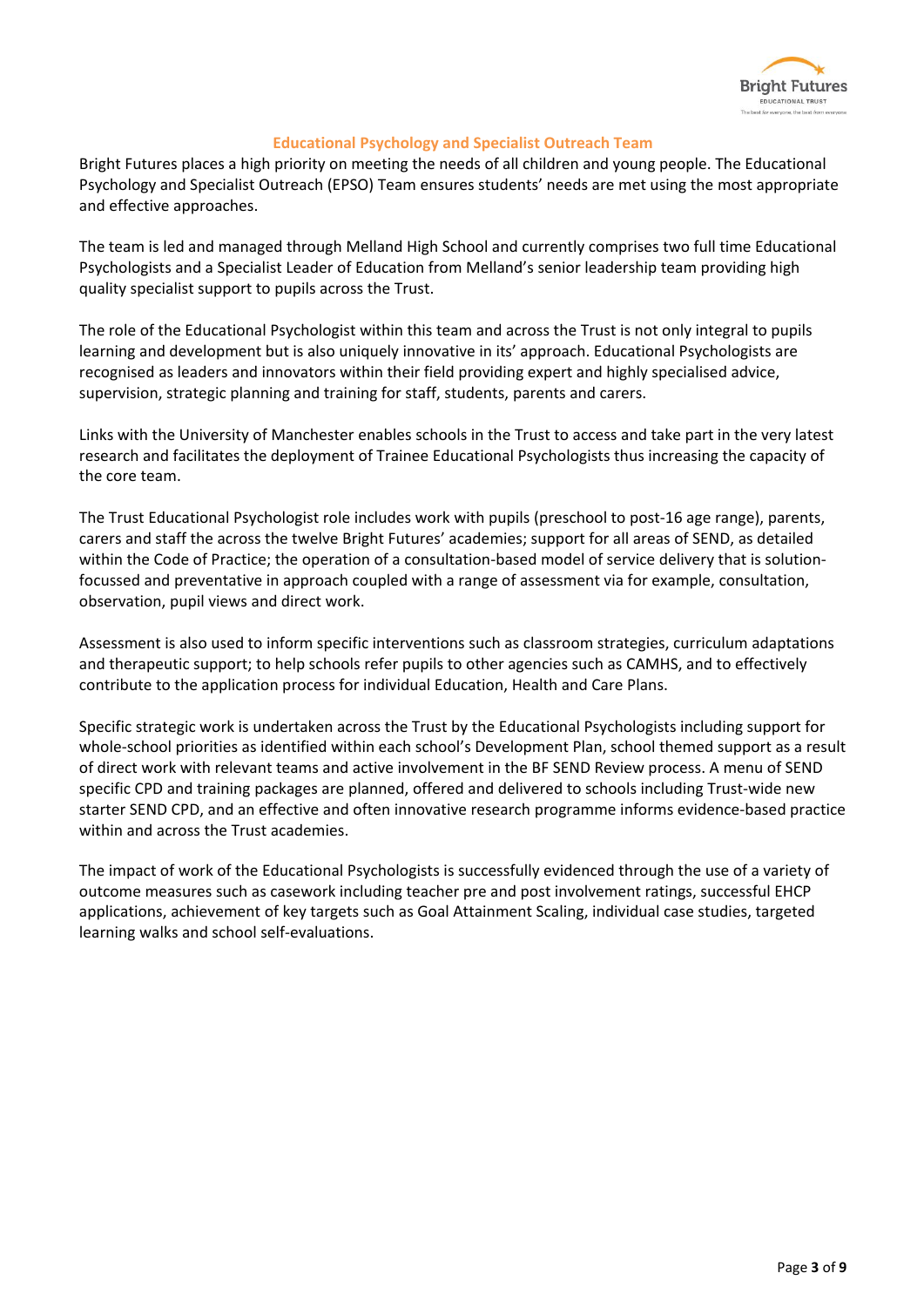

## **WHY WORK FOR US?**



We offer a great opportunity to join an organisation which really lives its values. Our working environment is very inclusive and whilst you can expect to be challenged in your role, you will be supported through professional learning, treated fairly and with dignity and respect. Please see the **Equality**, Diversity, an Inclusion [statement](https://www.bright-futures.co.uk/join-us/job-vacancies/) on our website.

| Salary:               | <b>Terms and Conditions</b><br>We pay our Educational Psychologists in accordance with the Soulbury pay scales:<br>Scale A Educational Psychologists point 3-8 (£42,811-£52,440). Pay progression is<br>considered annually in September and in addition after two years' service with us,<br>subject to satisfactory performance, we consider structured professional assessment<br>(SPA). We allow up to three points (one point each year), up to a maximum of point<br>11 (£57,544) |  |  |  |
|-----------------------|-----------------------------------------------------------------------------------------------------------------------------------------------------------------------------------------------------------------------------------------------------------------------------------------------------------------------------------------------------------------------------------------------------------------------------------------------------------------------------------------|--|--|--|
| <b>Hours:</b>         | 36.25 hours per week over 5 days. Flexible working will be considered, please discuss<br>at interview if you wish this to be considered.                                                                                                                                                                                                                                                                                                                                                |  |  |  |
| <b>Holidays:</b>      | The entitlement is 25 days, plus 8 public holidays. This increases to 30 days plus 8<br>public holidays after 5 years' service. It is expected that holidays will be taken, in the<br>main, during school holidays                                                                                                                                                                                                                                                                      |  |  |  |
| <b>Pension:</b>       | Local government pension scheme. Please take a look at the website:<br>https://www.gmpf.org.uk/.                                                                                                                                                                                                                                                                                                                                                                                        |  |  |  |
| <b>Place of work:</b> | The role holder will be based with the team in Gorton Education Village (M18 7DT)<br>but will be expected to regularly travel to and work from other Bright Futures' schools<br>in the north west                                                                                                                                                                                                                                                                                       |  |  |  |
| Other:                | We offer salary sacrifice schemes for purchasing bikes used for travel to work and<br>technology for personal use, through monthly interest free salary deductions.<br>also<br>offer<br>for<br>We<br>opportunities<br>professional<br>development.                                                                                                                                                                                                                                      |  |  |  |
|                       | We also encourage applicants to discuss any flexible working that they might be<br>interested in, should they be successful. Please see our policy: Flexible Working Policy<br>2021 (bright-futures.co.uk)                                                                                                                                                                                                                                                                              |  |  |  |

## **For a full explanation of our employment offer please see the booklet on our website:** [Great-Place-booklet.pdf](http://bfet.co.uk/wp-content/uploads/2021/06/Great-Place-booklet.pdf) (bfet.co.uk)

## **How to Apply**

We can only accept completed application forms, rather than CVs. This is because the regulatory guidelines of Keeping Children Safe in Education (2021), require us to check various details of job applicants and an identical application format for each candidate enables us to do this. We use a process that does not identify personal characteristics to the shortlisting panel. This is part of our commitment to equalities and diversity.

## **NO AGENCIES PLEASE.**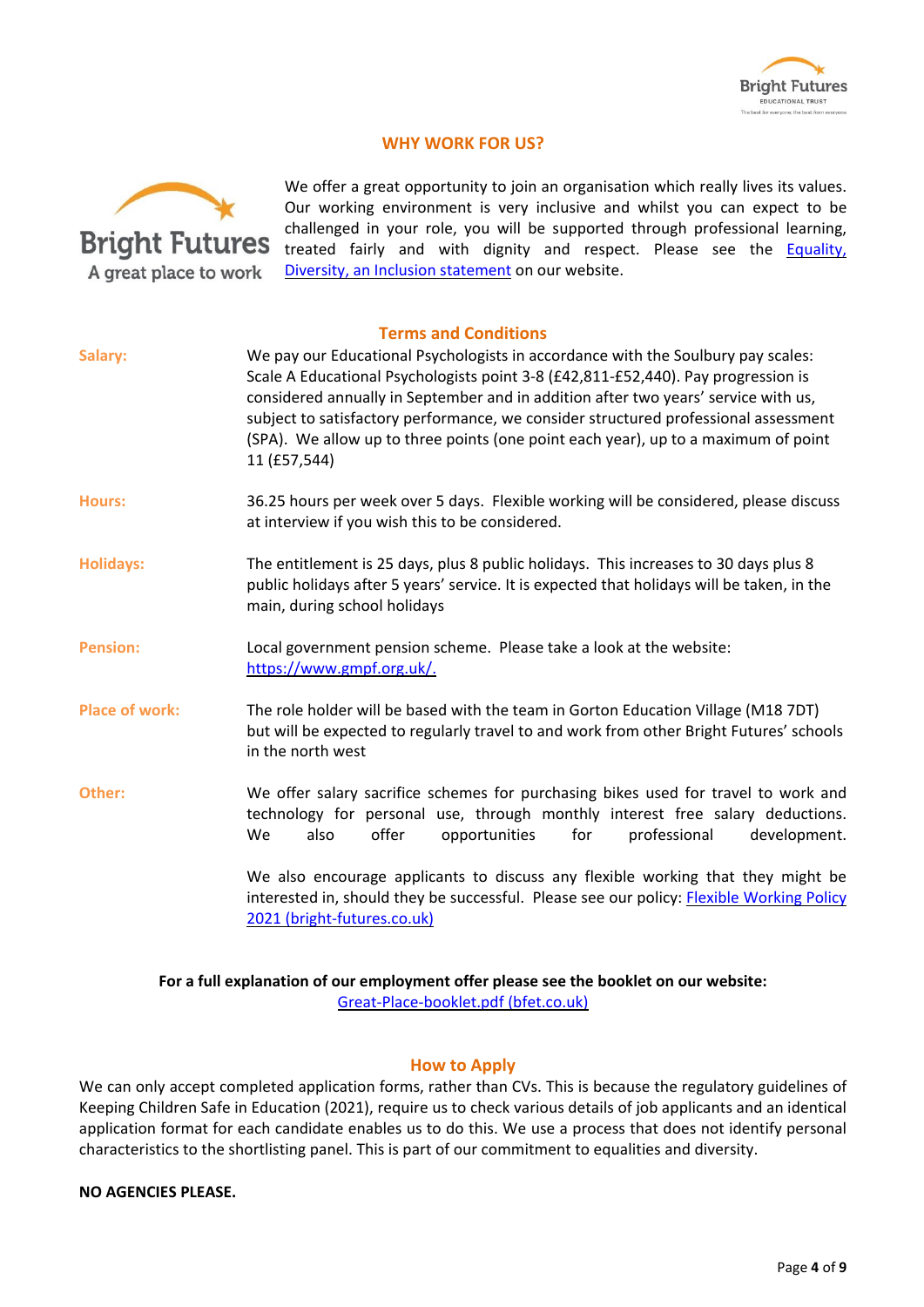

Our application form is available online, along with the disclosure of criminal background form. The portal link is [https://bfet.jotform.com/221391704997970.](https://bfet.jotform.com/221391704997970) Alternatively, you can click Apply Now on this role via the current vacancies page of our website. Please upload the forms by 5pm on Thursday 9 June 2022.

The selection will take place on 15<sup>th</sup> and 16 June 2022. You will be notified after the closing date whether you have been shortlisted.

## **Keeping Children Safe in Education**

**Bright Futures Educational Trust is committed to safeguarding and promoting the welfare of children and** young people and we expect all staff and volunteers to share this commitment. This post is exempt from the **Rehabilitation of Offenders Act 1974; pre-employment checks will be carried out and references will be sought for shortlisted candidates and successful candidates will be subject to an enhanced DBS check and other relevant checks with statutory bodies.**

## **Data Privacy**

You can read the details of how we use the personal data that you provide us with in our Job Applicants' privacy notice on our website: [Applicant](https://www.bright-futures.co.uk/wp-content/uploads/2021/11/BFET-Applicant-privacy-notice-002.pdf) Privacy Notice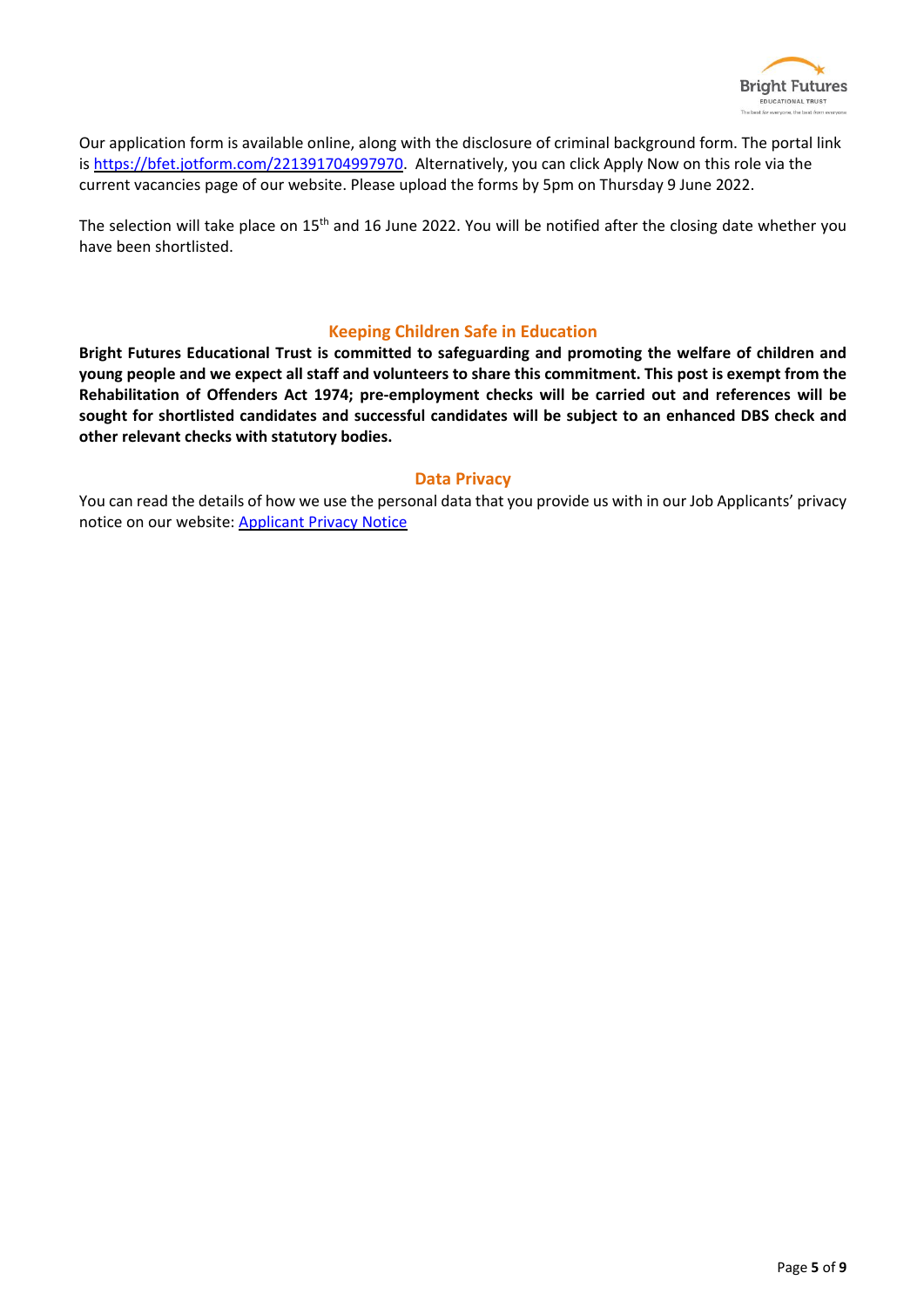

## **JOB DESCRIPTION**

## **Educational Psychologist**

Reports to: Principal Melland High School

#### **JOB SUMMARY**

The key responsibility of the post is to provide a professional Educational Psychology (EP) service to Bright Futures' children, families and schools, as part of a team of EP professionals.

## **KEY RESPONSIBILITIES AND ACCOUNTABILITIES**

**Provision of service to children, families and schools.**

- To actively participate in the planning, delivery, monitoring and evaluation of an efficient, effective, high quality service to children and young people.
- To act as a psychological consultant to the Trust academies, advising at whole school, group and individual levels in order to facilitate inclusion and attainment.
- To provide a psychological service to the Trust academies, through parents, carers and other service providers.
- To act as a psychological consultant to parents, carers and early years staff and to work jointly with other agencies to facilitate inclusion and attainment of pre- school children.
- Work within the codes of conduct of the Health and Care Professionals Council (HCPC) and other relevant professional bodies.
- To participate in continuing professional development, including professional supervision, at least to the level required by appropriate professional associations, and as required by service managers, sharing information learned with colleagues.
- To attend, participate and contribute to a range of service meetings, supervision, professional training events and appraisals.

#### **Improving standards and attainment**

- To provide and co-ordinate a broad range of work with the Trust's schools in the North West and to contribute to the evaluation and review regarding outcomes for vulnerable children and young people.
- To provide psychological consultation and direct work with children towards setting and meeting targets for assessment, intervention and review of children with special educational needs, in accordance with the Code of Practice, using a range of psychological tools and approaches.
- To establish, maintain and utilise personal and corporate networks to enable the attainment and social inclusion of children and young people.
- To undertake a broad range of research and development in conjunction with the academies, and others, regarding assessment, intervention, recording, monitoring and evaluation at whole-school, group and individual child needs.

#### **Training**

• To develop and deliver high quality training to teachers, support assistants and relevant personnel across the Trust.

#### **Other general Senior Leadership responsibilities, behaviours and expectations**

- Develop and maintain a culture of high expectations for self and others.
- Contribute to improvements across the whole Trust
- Lead by example in all aspects of leadership consistently promoting the Trust's vision, values and commitments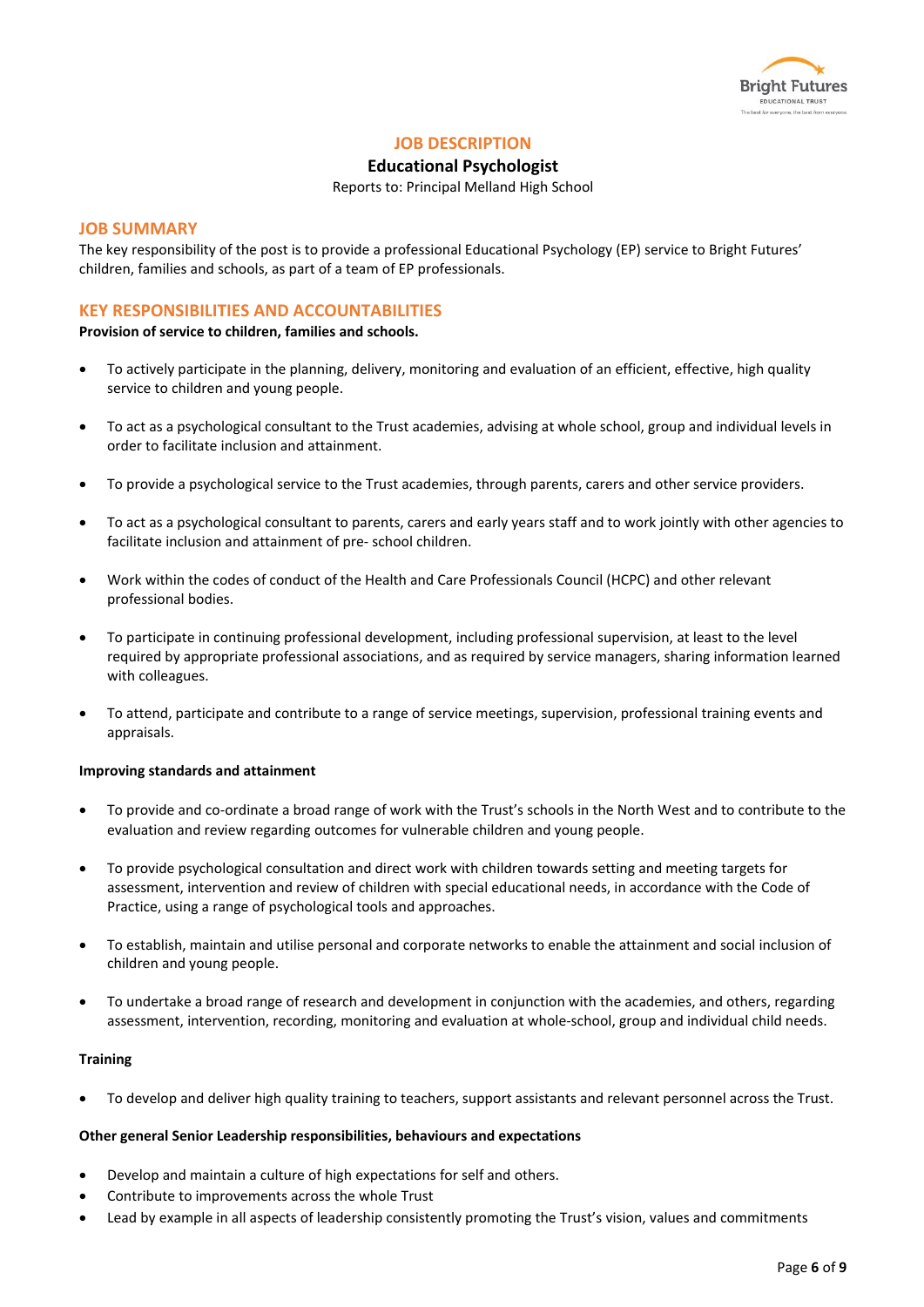

- Work to the 'Nolan Principles' of public life: Selflessness, Integrity Objectivity, Accountability, Openness, Honesty, Leadership.
- A commitment to maintaining confidentiality and acting with discretion at all times
- A positive approach to challenges, which seeks solutions to problems and addresses difficulties with positivity and good humor.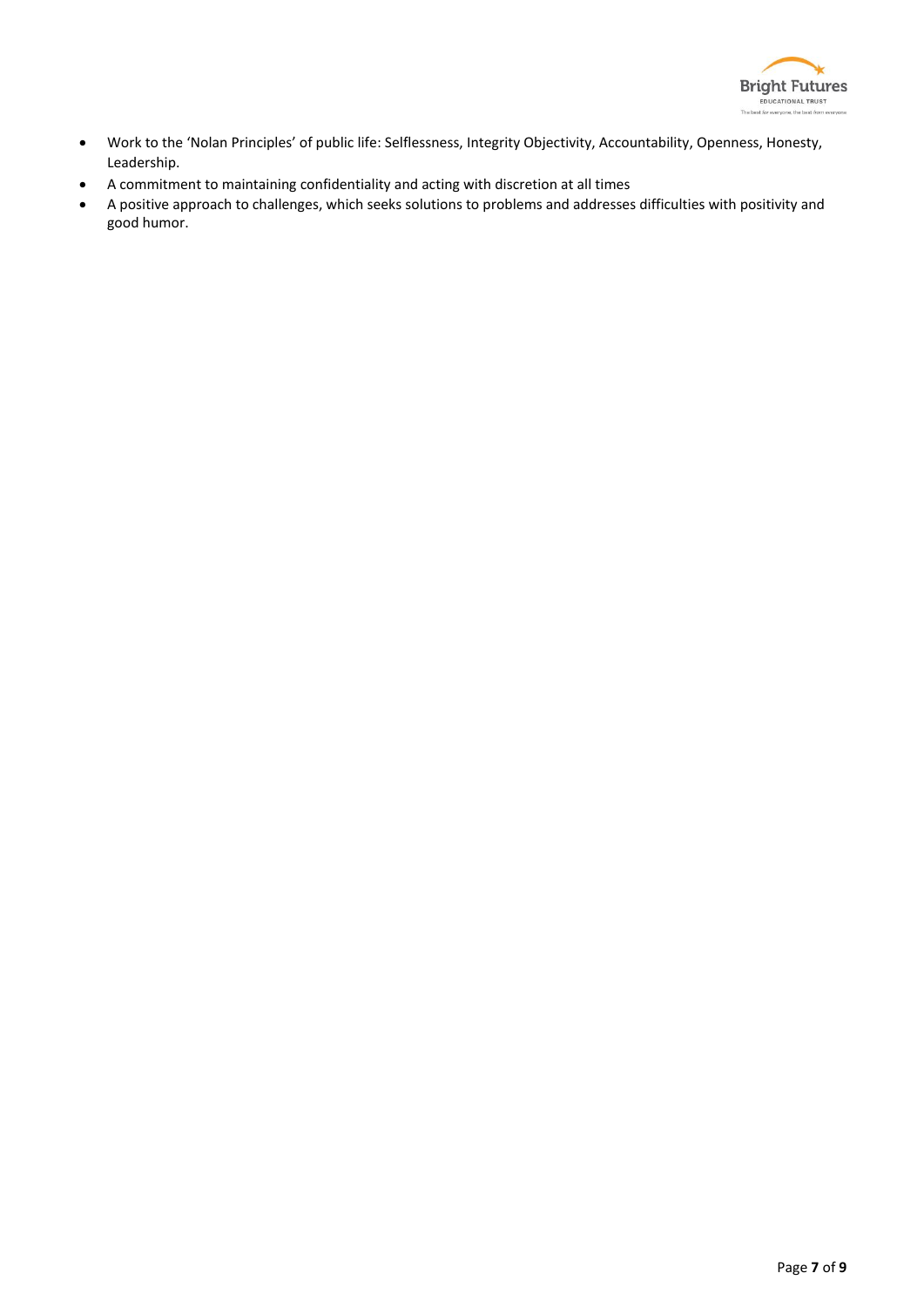

|  | <b>PERSON SPECIFICATION</b> |
|--|-----------------------------|
|  |                             |

| Category                   | <b>Essential</b>                                                            | <b>Desirable</b>         | <b>Method of assessment</b> |
|----------------------------|-----------------------------------------------------------------------------|--------------------------|-----------------------------|
| Qualifications,            | A Chartered Educational Psychologist<br>$\bullet$                           | Evidence of<br>$\bullet$ | Application                 |
| <b>Education, training</b> | (BPS)                                                                       | continuing               |                             |
|                            | Currently registered with the Health<br>٠                                   | continuous               |                             |
|                            | and Care Professions Council as a                                           | professional             |                             |
|                            | practitioner psychologist                                                   | development              |                             |
| Relevant                   | Experience in providing emotional<br>$\bullet$                              |                          | Application                 |
| <b>Experience</b>          | and therapeutic support to students                                         |                          | form/interview/Tasks        |
|                            | in schools                                                                  |                          |                             |
|                            | Experience in managing change<br>$\bullet$<br>within short time scales      |                          |                             |
|                            | Experience of using a range of<br>$\bullet$                                 |                          |                             |
|                            | assessment techniques with children                                         |                          |                             |
|                            | and young people                                                            |                          |                             |
|                            | Experience of delivering workshops<br>٠                                     |                          |                             |
|                            | or training to share learning and                                           |                          |                             |
|                            | improve understanding of other                                              |                          |                             |
|                            | professionals, on a one to one and                                          |                          |                             |
|                            | group situation                                                             |                          |                             |
| Knowledge, skills,         | Ability to use own initiative and pay<br>$\bullet$                          |                          | Application                 |
| and abilities              | close attention to detail; capable of                                       |                          | form/interview/Tasks        |
|                            | hands on problem-solving, with<br>ability to generate ideas and             |                          |                             |
|                            | solutions                                                                   |                          |                             |
|                            | Ability to champion and drive<br>٠                                          |                          |                             |
|                            | forward across BFET an improved                                             |                          |                             |
|                            | understanding and appreciation of                                           |                          |                             |
|                            | barriers to children's learning and a                                       |                          |                             |
|                            | hunger to improve learning                                                  |                          |                             |
|                            | outcomes for children                                                       |                          |                             |
|                            | Ability to work in an organised and<br>٠                                    |                          |                             |
|                            | efficient manner within an overall                                          |                          |                             |
|                            | service format and to develop                                               |                          |                             |
|                            | positive, productive relationships<br>with colleagues within Bright Futures |                          |                             |
|                            | Understanding of the Code of                                                |                          |                             |
|                            | Practice and SEN legislation as it                                          |                          |                             |
|                            | applies to the work of educational                                          |                          |                             |
|                            | psychologists                                                               |                          |                             |
|                            | Understanding of the Code of<br>$\bullet$                                   |                          |                             |
|                            | Practice and SEN legislation as it                                          |                          |                             |
|                            | applies to the work of educational                                          |                          |                             |
|                            | psychologists                                                               |                          |                             |
| Personal                   | Strong interpersonal and<br>$\bullet$                                       |                          | Application                 |
| <b>Qualities/Other</b>     | communication skills; ability to<br>communicate and influence others        |                          | form/interview/Tasks        |
|                            | through both verbal and written                                             |                          |                             |
|                            | media and demonstrates the ability                                          |                          |                             |
|                            | to build effective partnerships                                             |                          |                             |
|                            | Diplomacy with the ability to<br>٠                                          |                          |                             |
|                            | challenge where required                                                    | Driving licence and      |                             |
|                            | Ability to easily commute to all<br>٠                                       | car owner                |                             |
|                            | schools in the Trust                                                        |                          |                             |